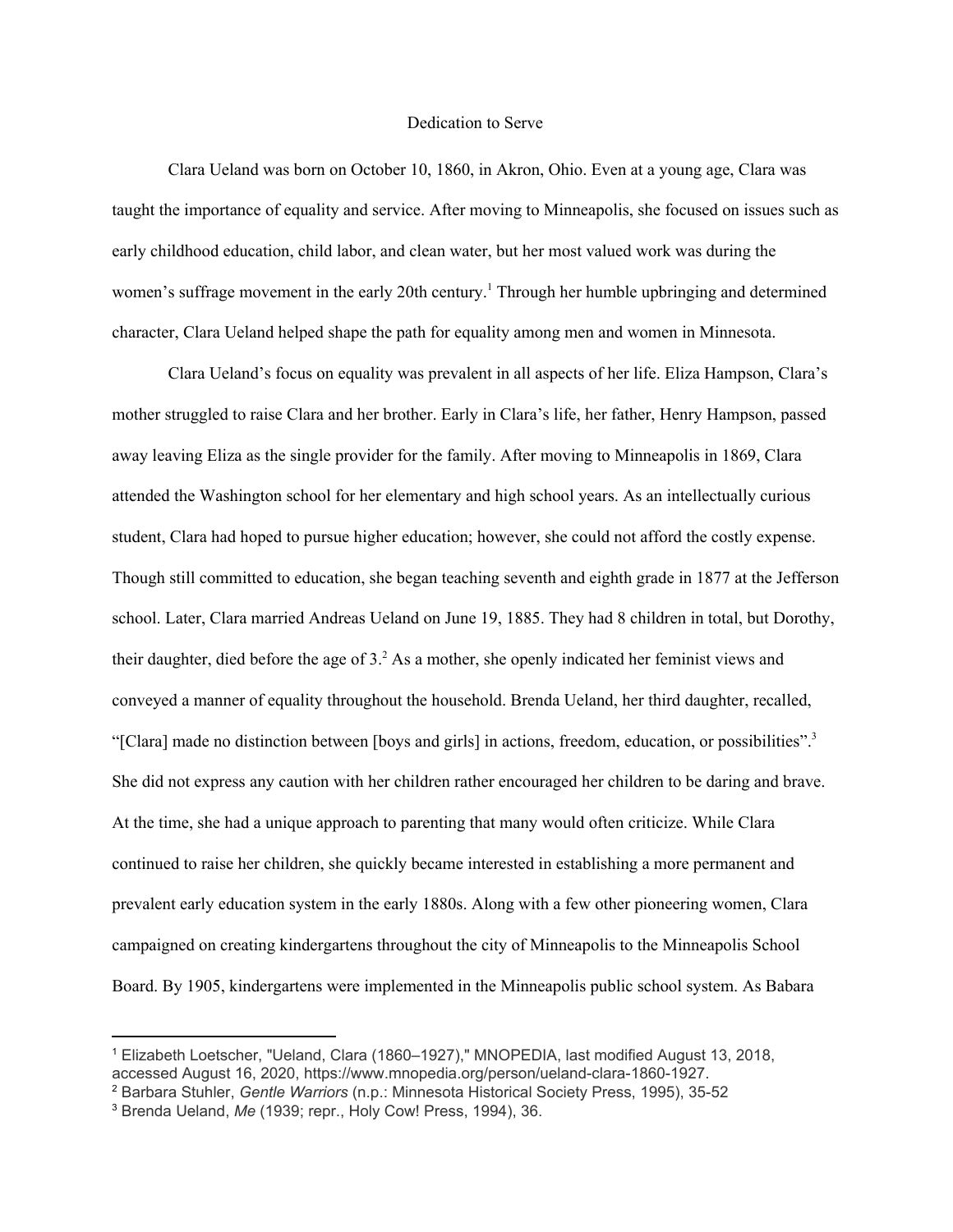Stuhler writes in her novel, "Clara's concern for the education of all children, not merely her own, prompted her initial foray into the arena of public policy". 4

Clara Ueland's early works of service among others led her to become more involved in the rising popularity of the women's suffrage movement. Elsa Ueland, Clara's daughter, was critical in attracting Clara to the movement as she was the president of the University of Minnesota Women's Equal Suffrage Association. Along with the influence from her daughter, Clara became more inspired by the movement after attending a Minneapolis convention on the subject in 1901. However, she did not become fully involved until later due to her concern regarding the leaders of the movement at the time, which she believed lacked the courage to be leaders. Later, in 1907, she began to focus on the equality of men and women, and, with a few other women, they founded the Women's Club of Minneapolis. The club gained an important role as it allowed women to publicly train their speech and etiquette that would eventually benefit them in the fight towards equal voting rights. With opposing viewpoints on the issues arising within the club, Clara Ueland took the matter into her own hands through her many "fund-raising suffrage garden parties". During these meetings, she called upon the women, to form, in Clara's words, "a stronger feeling of sisterhood" in order to build a better sense of community that ultimately led to the formation of the Equal Suffrage Association. The organization included men and women members, which was unprecedented at the time. Clara Ueland explained her reasoning for the formation of the association saying, "You can't have too many clubs... the more clubs there are the more voters we reach".<sup>5</sup>

Although the women's suffrage movement was beginning to gain national prominence towards the end of 1913, a growing impatience had occurred throughout the suffragist community with little success from the organizations. Therefore, Clara Ueland saw this as an opportunity to involve more people through a suffrage march. On May 2, 1914, Clara organized "The Great Suffrage Parade" with the purpose of "galvanizing the community and bringing support to the cause". The march was a huge

<sup>4</sup> Stuhler, *Gentle Warriors*, 49-51.

<sup>5</sup> Stuhler, *Gentle Warriors*, 76-83.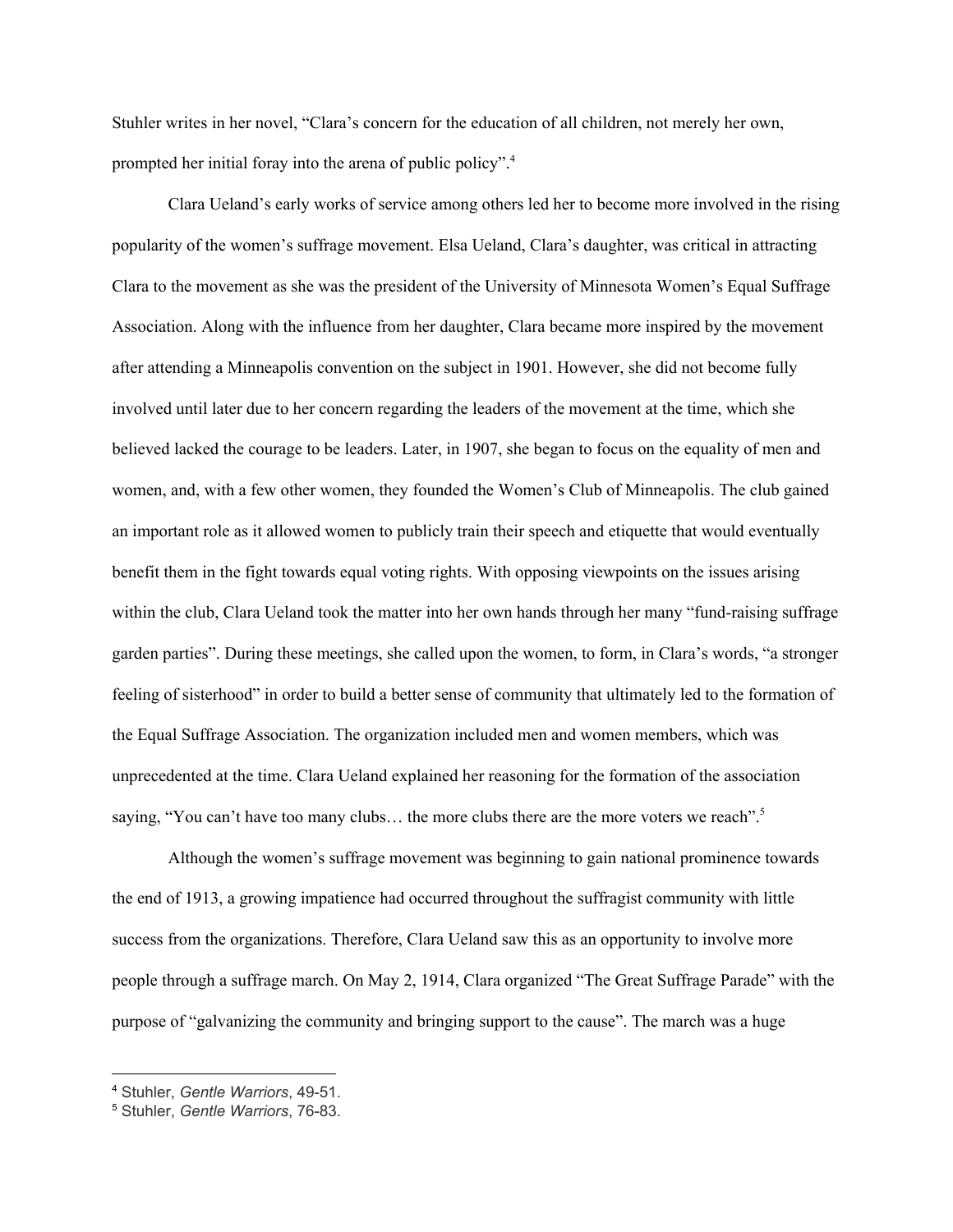success, gathering 1,972 people together in support of the suffrage movement. Later, Clara Ueland began receiving wide-spread recognition throughout the suffrage community, which led her to be appointed the president of the Minnesota Women's Suffrage Association (MWSA), a section of the National American Women's Suffrage Association (NAWSA) partially founded by Susan B. Anthony and Elizabeth Cady Stanton. While leading this organization, she advocated for greater conservative measures of action prioritizing order rather than violence. A leading suffragist in Minneapolis, Rene Stevens, wrote to Ethel Briggs, the MWSA Secretary, explaining, "Many have tried to convey to me their sense of [Clara's] sweet wisdom or wise sweetness or that intangible something which makes her her".<sup>6</sup> Towards the end of the 1910s, the movement became strongly debated and contentious among state and federal legislatures. In 1915 and 1917, the Minnesota suffrage movement however suffered two setbacks when the state legislature failed to ratify two different women's suffrage bills by a slim number of votes. However, this problem did not deter Clara from continuing to push for the goal of equal voting rights.<sup>7</sup> Clara's granddaughter, Clara Ueland, explained during our recent conversation, "Clara would take the bus to St. Pauls to the state capitol building nearly every day to discuss equal voting rights, which really represented her dedication". As the suffragists' tireless persistence continued, the United States ratified the 19th amendment on August 18, 1920. After the amendment was ratified, the NAWSA was replaced by the National Women's League of Voters, in which Clara Ueland became the first president of the Minnesota branch. Clara continued to fight for women's rights and child labor protections until her death in 1927.<sup>8</sup>

Through Clara Ueland's persistent effort and determination in the fight for voting equality, men and women alike were able to express their political opinions through elections. Clara Ueland strived to make her community a better place in a time when womens' voices were not often heard. Although, in

<sup>6</sup> Stuhler, *Gentle Warriors*, 82-86.

<sup>7</sup> "Minnesota Woman Suffrage Association: An Inventory of Their Records at the Minnesota Historical Society," Minnesota Historical Society, accessed August 15, 2020, http://www2.mnhs.org/library/findaids/00756.xml.

<sup>8</sup> Clara Ueland, telephone interview by the author, August 19, 2020.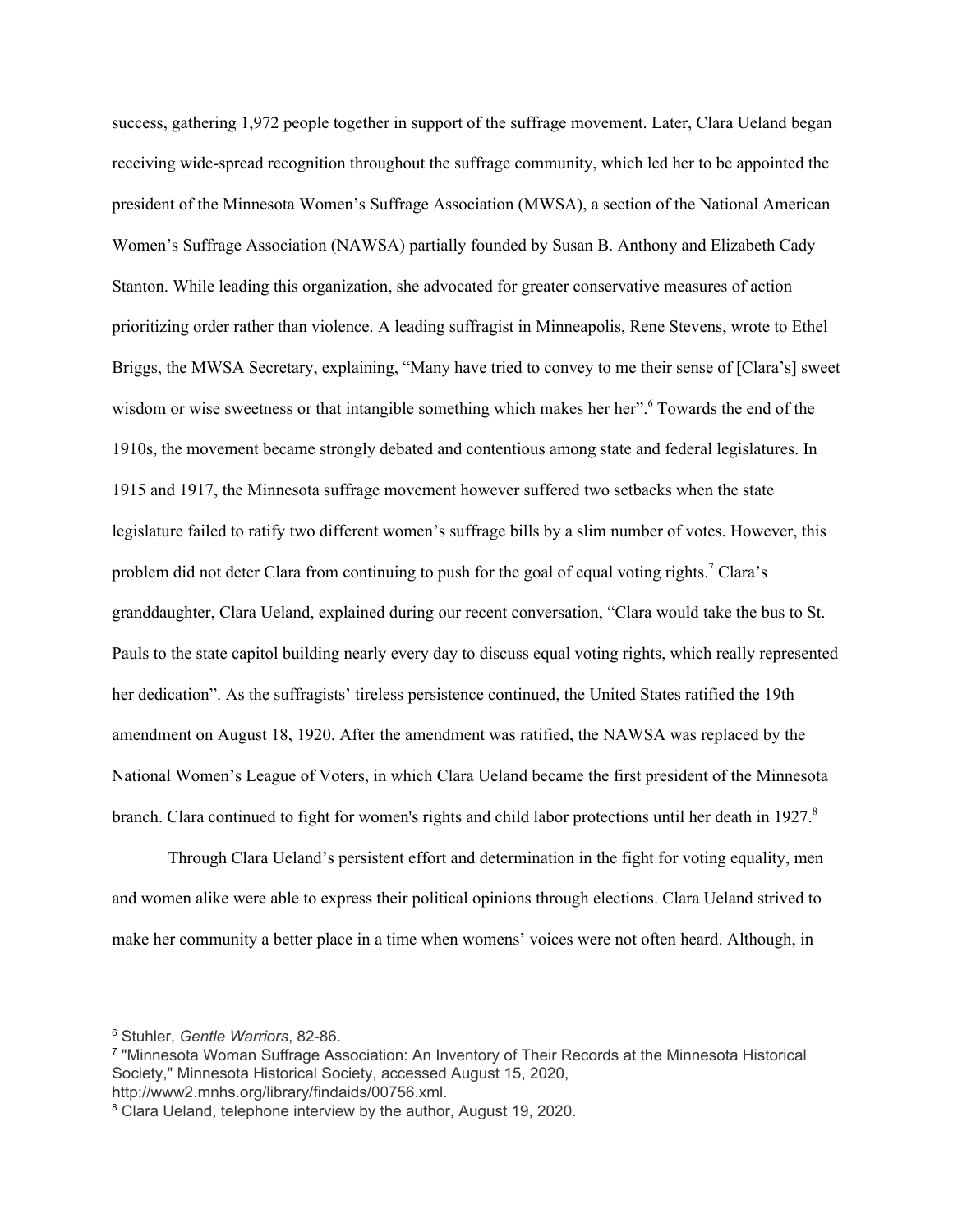modern times, the fight is not directly for equality of voting among men and women, all citizens should have equal opportunities to vote, specifically, as Clara would have hoped, in this upcoming election.